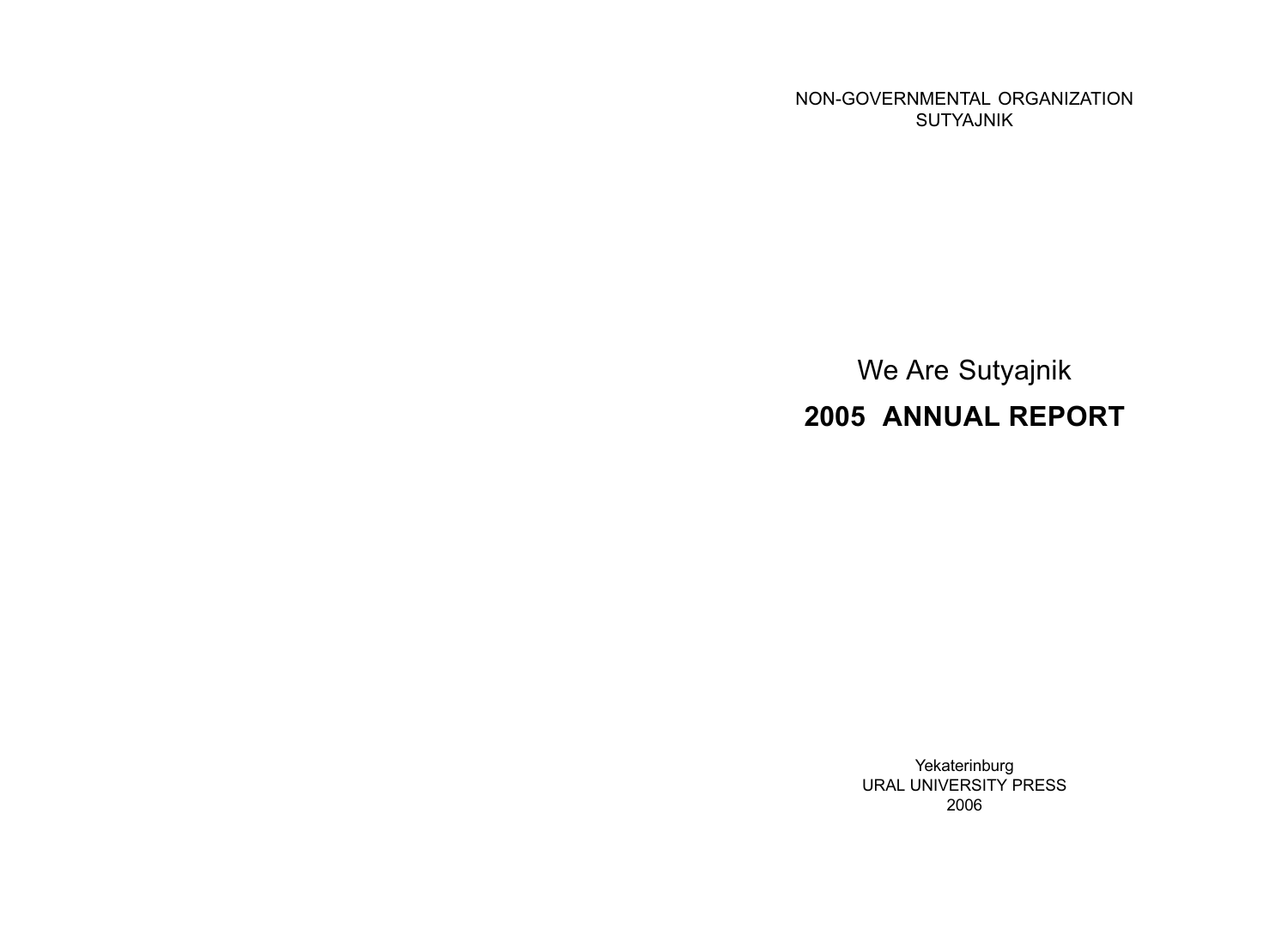#### **Editors**

Anna Kotova, staff attorney with NGO Sutyajnik Anton Burkov, kandidat uridicheskikh nauk (Tumen State University), LLM (University of Essex), PhD candidate in law (University of Cambridge), staff attorney with NGO Sutyajnik

#### Cover design:

Leonid Burkov

Sutyajnik expresses gratitude to Catherine Vaughan, Harvard University student, for her assistance in translating and in editing this report

#### Contributing Authors:

Anton Burkov Lyudmila Churkina, post-graduate student at the Ural State Law Academy, staff attorney with NGO Sutyajnik Anna Demeneva, LLM in international law, post-graduate student at the Ural State Law Academy), staff attorney with NGO Sutyajnik Anna Kotova, staff attorney with NGO Sutyajnik Roman Kachanov, staff attorney with NGO Sutyajnik Natalia Ermilova, staff attorney with NGO Sutyajnik Vladimir Musamov, staff attorney with NGO Sutyajnik Andrei Gorlamov, staff attorney with NGO Sutyajnik Grigorii Borisov, staff attorney with NGO Sutyajnik Andrei Tveriakov, systems administrator with NGO Sutyajnik

Non-governmental organization Sutyajnik: We Are Sutyajnik. 2005 O 284 ANNUAL REPORT. – Yekaterinburg, Ural University Press, 2006. – 23 p.

ISBN 5-7525-1507-6

#### TABLE OF CONTENTS

| VI. REPRESENTING THE INTERESTS OF CITIZENS        |  |
|---------------------------------------------------|--|
| VII. INTERNATIONAL PROTECTION OF HUMAN RIGHTS  14 |  |
|                                                   |  |
|                                                   |  |
|                                                   |  |
|                                                   |  |
|                                                   |  |

© Co-authors, 2006 © A. Kotova, A. Burkov, 2006 © C. Vaughan, translation, 2006 © Non-governmental organization SUTYAJNIK, 2006 © News agency SUTYAJNIK-PRESS, 2006 © L. Burkov, cover design, 2006 © URAL UNIVERSITY PRESS, 2006

ISBN 5-7525-1507-6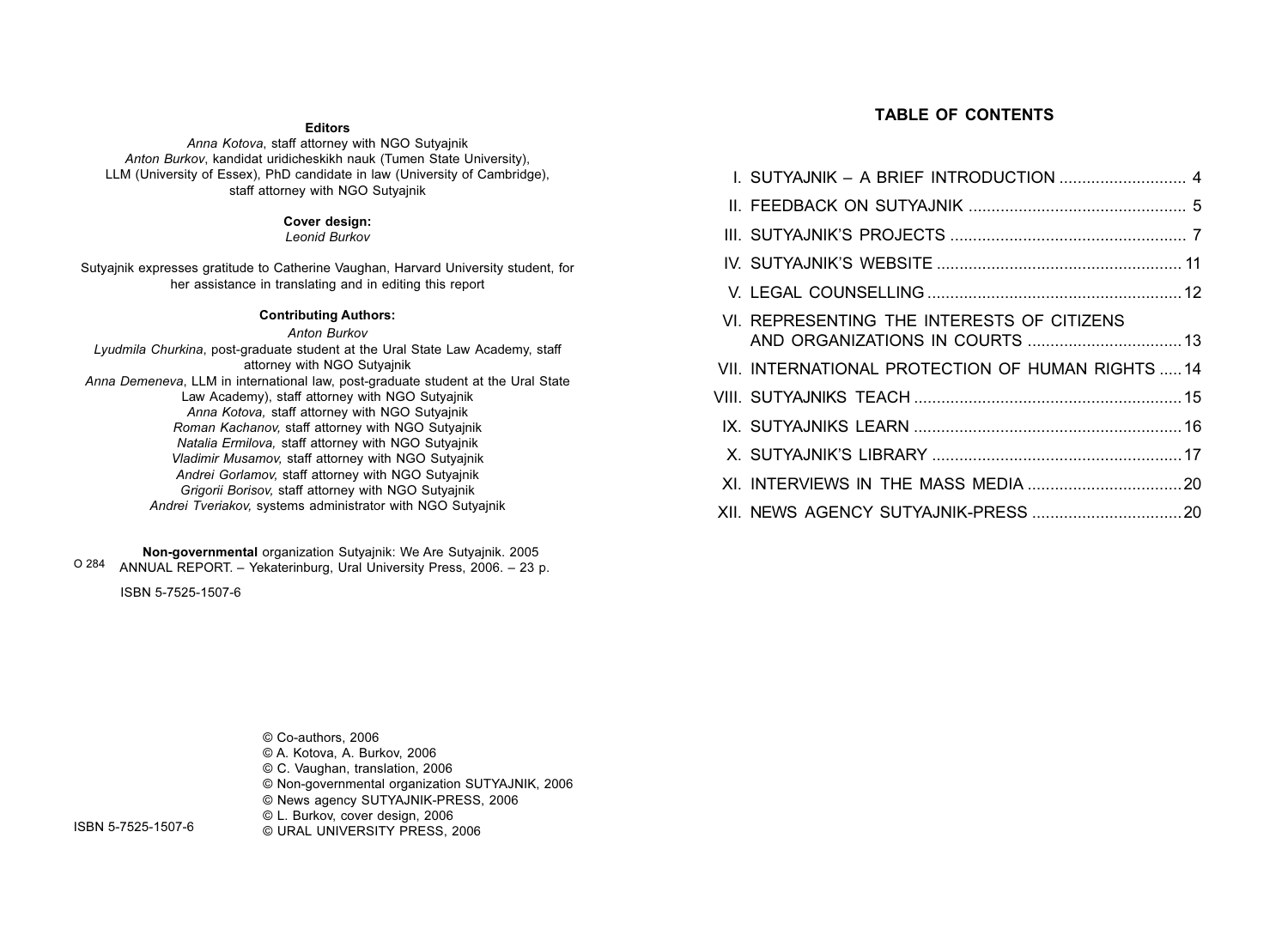# I. SUTYAJNIK – A BRIEF INTRODUCTION

What are we? SUTYAJNIK is a non-governmental human rights organization founded in Yekaterinburg, Russia in 1994. Sutyajnik is a human rights resource center that helps citizens and organizations realize rights guaranteed in the Russian Constitution and international treaties by litigating public interest cases, educating in human rights, and informing the public about the mechanisms for human rights protection. One of Sutyajnik's principal goals is to defend human rights by working to bring domestic legislation and practice into conformity with international and constitutional standards in the following areas:

- freedom of association;
- rights of minorities and discrimination:
- freedom from torture:
- freedoms from unlawful detention, arrest, and forced medical treatment;
- freedom of expression;
- freedom of religion;
- other rights and freedoms.

Who are we? SUTYAJNIK is a group of lawyers and senior law students dedicated to protecting the traditional areas of human rights. Sutyajnik was founded in 1994 by Sergei Beliaev, who remains its president.

## SUTYAJNIK'S Supervisory Board:

- Tatyana Merzlyakova, Human Rights Ombudsman for Sverdlovsk oblast;
- Ludmila Alexeeva, Chair of the Moscow Helsinki Group;
- Demyan Bakhrakh, Professor of Law, pro-rector of the Ural Institute of Economy, Management and Law;
- Kathryn Hendley, Professor of Law at the University of Wisconsin Law School;
- William Anspach, partner in the union-side labor law firm Friedman & Wolf;
- Irene Stevenson, Field Representative, Solidarity Center / AFL-CIO in Central Asia.

What do we do? SUTYAJNIK carries out its mission by:

- Providing legal aid by telephone, at public walk-in centers, via the internet;
- Providing registration and other legal resource services to NGOs in the Urals region;
- Representing individuals and NGOs in judicial and administrative forums in both strategic public interest litigation and conventional cases;
- Conducting public issue campaigns and lobbying;
- Sponsoring legal seminars and conferences;
- Providing clinical legal education by supervising law students who consult and represent clients in strategic and conventional cases;
- Operating a news agency for human rights NGOs;
- Challenging legislative and administrative enactments in the Russian courts;
- Preparing and litigating cases in the European Court of Human Rights.

Who is supporting and has supported us in the past? The following organizations: American Center for International Labor Solidarity, USAID, National Endowment for Democracy, Eurasia Foundation, Know-How Foundation, Ford Foundation, the Institute of International Education, Open Society Institute-Moscow, Open Society Institute-Budapest, John D. and Katherine T. MacArthur Foundation, the Civil Liberties Foundation, the Moscow Helsinki Group, the European Council, European Commission, etc.

## II. FEEDBACK ON SUTYAJNIK

## Media on Sutyajnik

Yekaterinburg's organization Sutyajnik finds legal problems where not just any lawyer might perceive them. And sometimes this organization secures verdicts that help thousands of citizens.

Kolesov Y. Worthless Judgment // Vremia novostei. 2005. 25 Jan. No. 10. www.sutyajnik.ru/rus/library/interview/2005/groshovuy\_prigovor.htm For more information about Sutyajnik in the media, visit www.sutyajnik.ru/rus/library/interview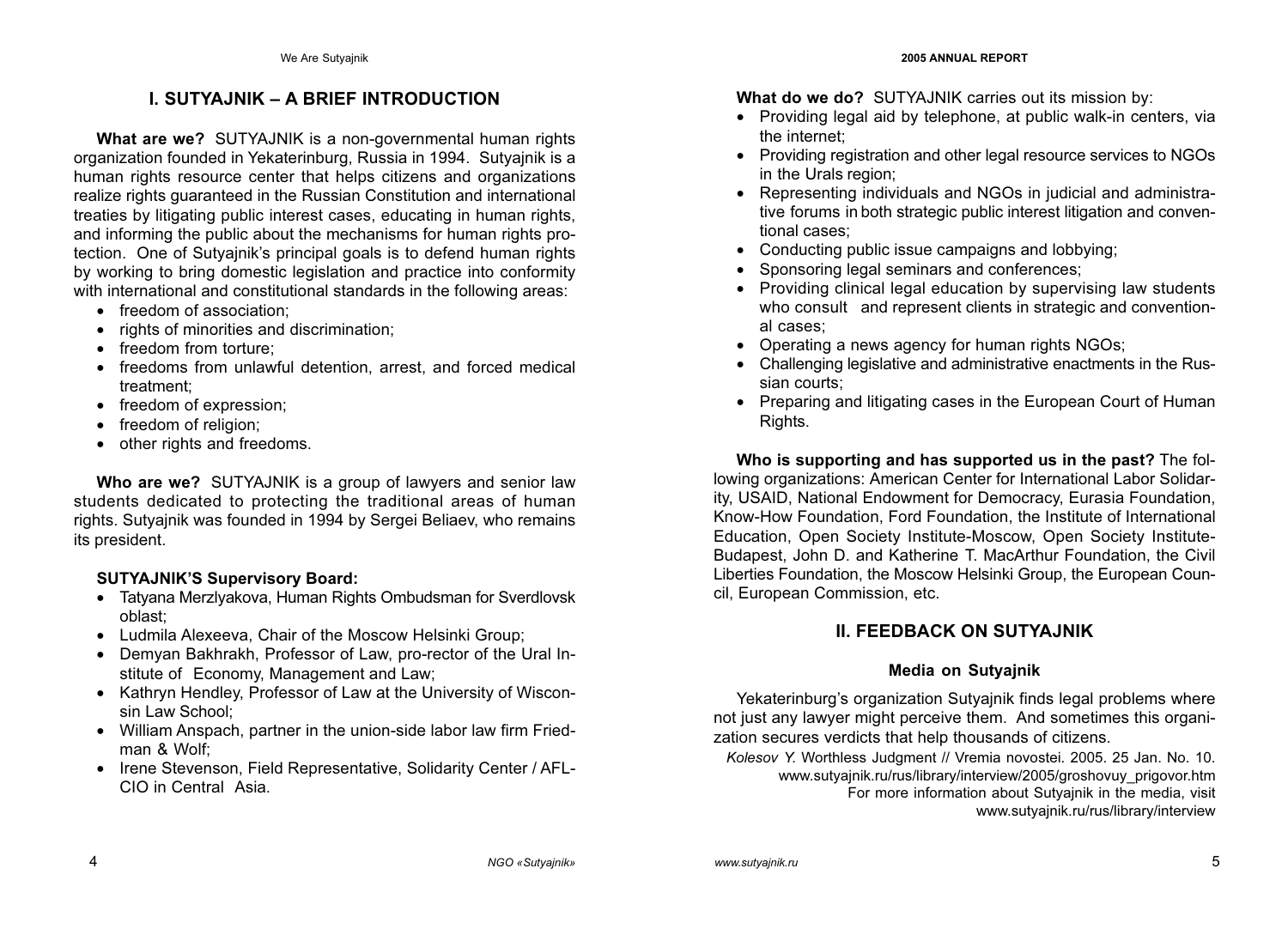### Interns on Sutyajnik

Sutyajnik in the present day is one of the very best experts on the international protection of citizens' rights. It is immediately visible that this organization is a dynamic one, with precise goals and methods of practice, and with a young collective of lawyers. Its website is a remarkable informational resource. On the one hand, it serves as a documentation of Sutyajnik's human rights activity, and on the other, as a resource for general information on the protection of human rights. Rzhanova O., graduate student at the Mordov State University, Saransk, Mordovia www.sutyajnik.ru/rus/actions/marthur04/stazhir/rzhan.htm

### Governor on Sutyajnik

In 2005, the Governor of the Sverdlovsk oblast expressed gratitude to Sutyajnik for "significant public work, active participation in the development of volunteer movements in the Sverdlovsk oblast, concrete assistance to citizens who need social support, large contributions to the education of rising generations in the spirit of good and mercy, and the embodiment of civic activity and responsibility…"

For more information visit www.sutyajnik.ru/rus/10/rossel\_pismo.htm

## Ombudsman on Sutyajnik

One of the important objectives of teamwork in human rights and in the entire public sector, I think, is the training of public organizations representatives. With training and the improvement of professional qualifications in mind, Sutyajnik assisted in carrying out training seminars and conferences… This year saw several seminars featuring experts and representatives of the European Commission and of various civic organizations (MF "Dostoianie", NGO "Sutyajnik"). Many public activists improved their qualifications in these seminars.

2005 Annual Report on the Activity of Ombudsman in Sverdlovsk oblast 2006. 12 Jan.

## Head of Sutyajnik on Sutyajnik

Our activity is not limited to mere household affairs. Rather, in any case we choose only public interest cases that can change societal attitudes toward human rights. People should understand their rights, the obligations of authorities, and how legislation really affects various aspects of their lives.

And sometimes we manage to push legislators to make important decisions which they admit in official letters addressed to us.

We already have a certain authority; we have public recognition. Some people (usually state officials) dislike us, but most regard us with respect.

> Interview with President of Sutyajnik S. I. Beliaev We Are Accustomed to Being, Considered Sick // Vremia Novostey. 2005. 25 Jan. No. 10. www.vremya.ru/2005/10/13/116842.html

# III. SUTYAJNIK'S PROJECTS

## Litigating Cases in Russia's Supreme and Constitutional Courts, the European Court of Human Rights with the Support of Open Society Institute (Budapest)

Over the course of four years the NGO Sutyajnik has been strategically litigating cases in Russia's Supreme and Constitutional courts, the Charter court of the Sverdlovsk oblast, and the European Court of Human Rights.

In 2005 attorneys at the organization filed 11 complaints with the European Court of Human Rights regarding infringements of citizens' rights as guaranteed by the European Convention for the Protection of Human Rights and Fundamental Freedoms.

Eighty-four cases were litigated before the Constitutional and Supreme courts of the Russian Federation and the Charter Court of Sverdlovsk oblast. For more details on case litigation see the report's section "Representing the Interests of Citizens and Organizations in Courts".

Within the framework of this project, citizens enjoyed free consultations regarding the application to international human rights bodies; the judicial review of legislative acts on the local, regional, and federal levels that contradicted with the Russian Constitution and/or international treaties; and the judicial review of the state or municipal bodies' failure to act.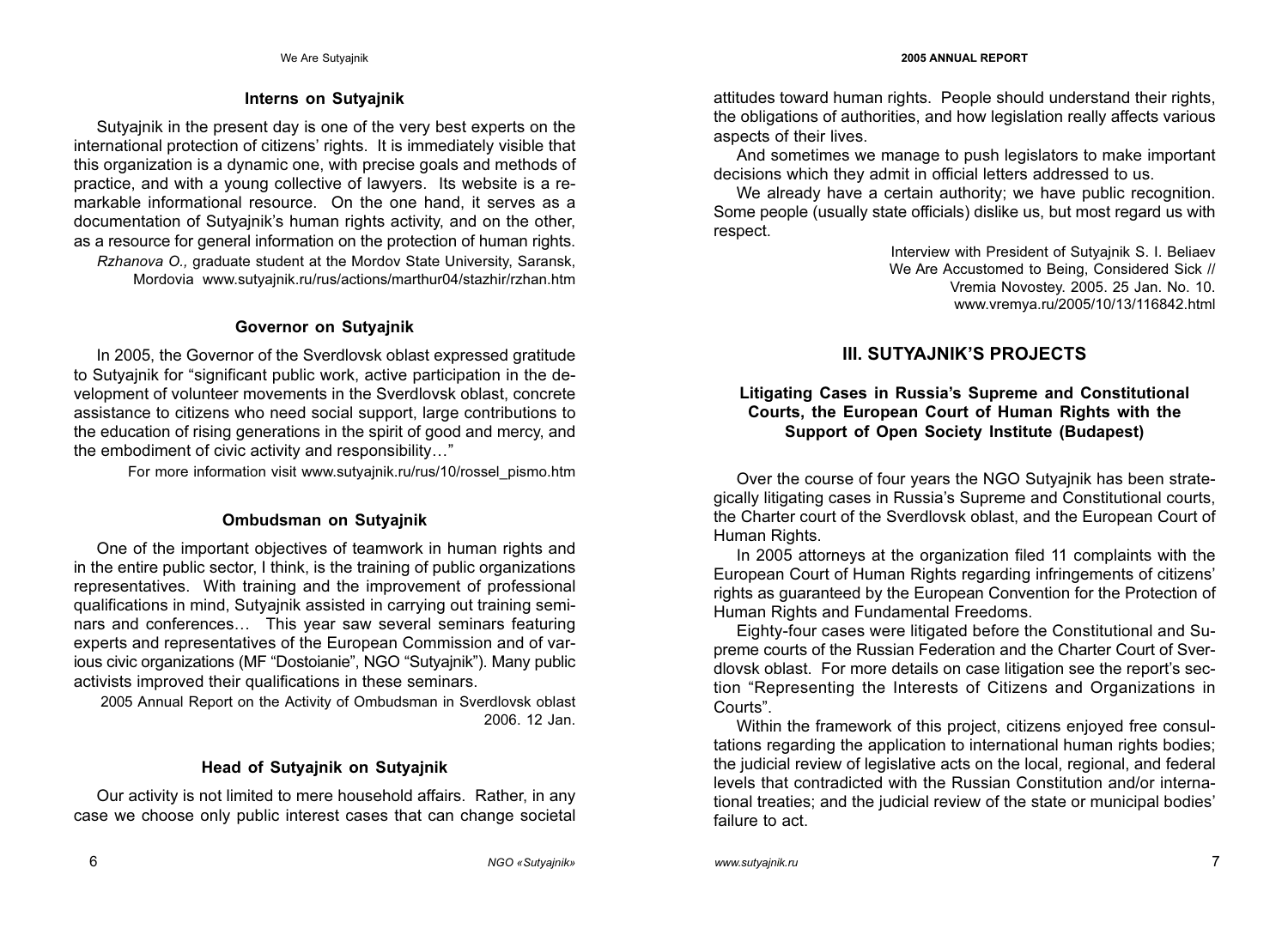With the goal of disseminating information and valuable experiences, our organization published "Report on the Influence of Sutyajnik's Litigation Practice on Russian Legislation and Law Enforcement Practice". You can familiarize yourself with the report in the section of Sutyajnik's website entitled "Library".

This year also saw the publication of "Right to Life, Prohibition of Torture and Inhuman or Degrading Treatment or Punishment: European Standards, Russian Legislation and Practice" and "Obligations of State Parties under the European Convention on Human Rights to Execute Judgments of the European Court". These are the fourth and fifth volumes of the series "International Protection of Human Rights". For more details visit Sutyajnik's library online.

Work on the project, particularly all documents regarding litigation, is regularly published on our website in the section "Court Cases". Reports on each new event and court hearing are posted on the "Sutyajnik-Press" section of our site. As a result of our accessibility, our activity is often covered by the mass media, with the organization's lawyers giving interviews on the radio, television, and in the printed press. Project website: www.sutyajnik.ru/erm/osi

## Correspondence School on Human Rights Complete with an Internet Conference Center Supported by the MacArthur Foundation (Chicago)

Over the course of four years, the organization has moderated a public Internet Conference Centre. In 2005 the centre produced over 20 events, from round tables to conferences to presentations to video lectures.

We have also created and successfully operated the Practical School on the Application of the European Convention for the Protection of Human Rights and Fundamental Freedoms, thanks to which a significant number of attorneys, lawyers, legal instructors and administrators, and human rights representatives have undergone part-time and correspondence training on the application of European Conventions. In addition, because of our internship program, lawyers have increased their expertise in the effective protection of public interests and have put their skills into practice. In 2005 our correspondence school carried out five training courses.

Because this project ensures that we remain technologically up-to-

date, our website continues to operate successfully at www.sutyajnik.ru. More detailed information about the site can be found in this report in the section "Sutyajnik's Website".

Representatives of NGOs from various regions regularly undergo monthly internships at our organization. After learning from our experience in the human rights sphere, interns leave with a higher quality level of human rights knowledge. In particular, A. N. Suslikov from the Saratov regional organization "Centre for the Protection of Consumer Rights" is currently working in Yekaterinburg with the framework of the initiative "Receive Your Own from the State", a project that offers free assistance to citizens in collecting money awarded to them in court.

Our training sessions have supported not only public organization networks but also individual citizens, who learn how to apply their strengths to solve concrete problems, plan strategically to find solutions, and use the techniques they have mastered to promote public interests. In 2005 two representatives of NGOs from Saratov and Saransk interned at Sutyajnik. On average, three student-lawyers studying in Yekaterinburg law schools work three-month internships at a time.

For more information please visit: www.sutyajnik.ru/rus/actions/marthur04

#### Practical School for Young Lawyers on the International Protection of Human Rights Supported by the European Commission

The NGO Sutyajnik serves as a resource and educational centre for young lawyers from human rights organizations in Sverdlovsk, Chelyabinsk, Kurgan, Perm, Tyumen, Novosibirsk, and the Khanty-Manskiisk and Yamalo-Nenets Autonomous Areas.

With the support of international experts, Sutyajnik's attorneys run a number of training courses. These training courses, which consist of six three-day sessions, are devoted to the implementation of international legal norms (regarding the right to life, protection from torture and discrimination, and the right to a fair trial) at the national and international levels. Over the past year, we have conducted four sessions, which constitute all together 12 working days, for 30 young practicing lawyers from non-governmental and governmental organizations and law school instructors.

Participants use the knowledge and skills acquired in training in free consultations with citizens on applying to international courts. They also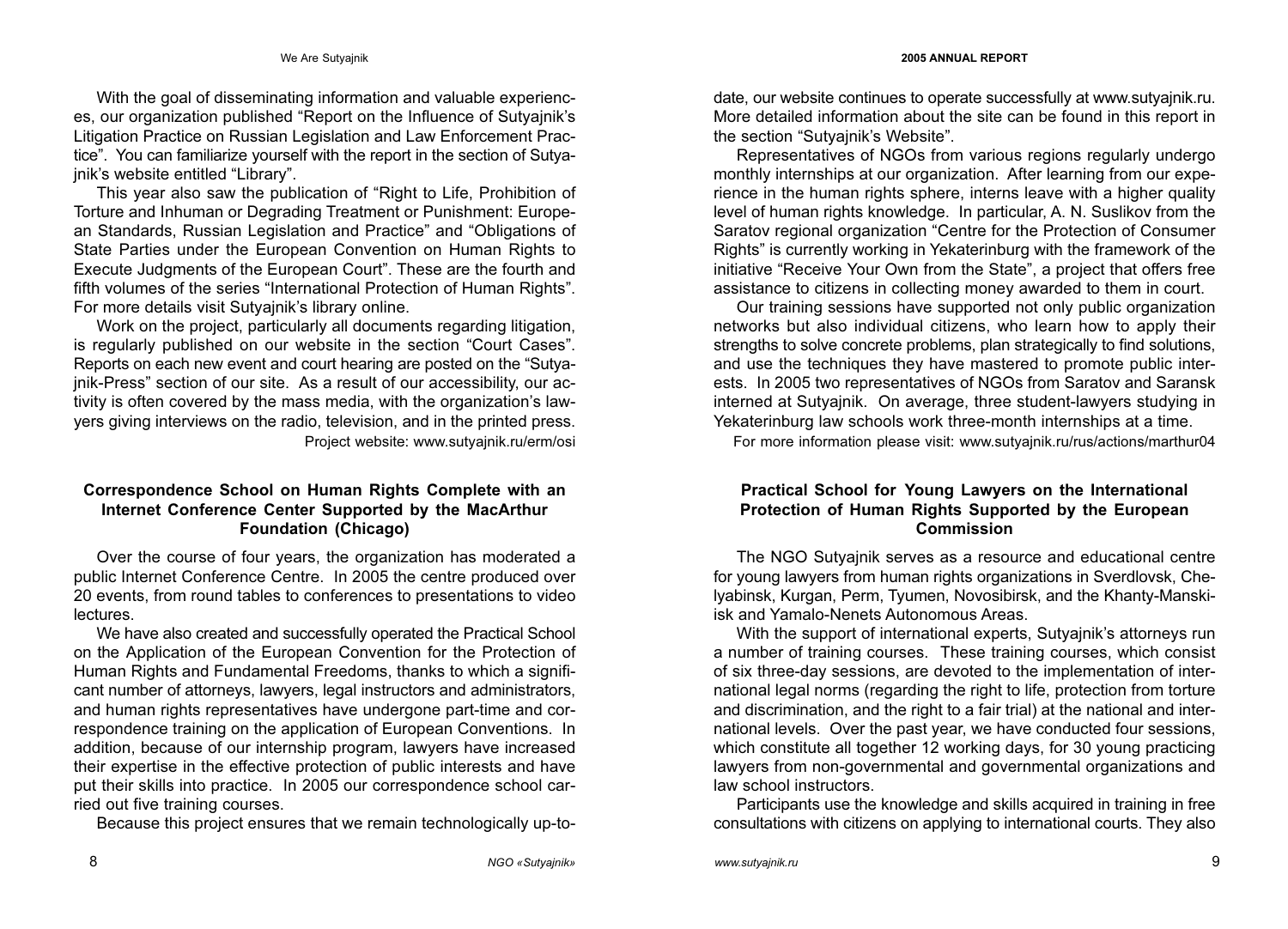translate the European Court's verdicts so as to make them more accessible though Sutyajnik's website. As a result of our work in training, two participants were chosen to take part in an educational trip to the Council of Europe in March 2006.

Thanks to the involvement of international experts, teachers of law schools, and non-commercial organizations in our project, we have issued the fourth volume of the series International Protection of Human Rights, "Right to Life, Prohibition of Torture and Inhuman or Degrading Treatment or Punishment: European Standards, Russian Legislation and Practice". This publication includes a foreword by Paul Chikovym, legal director of the foundation "Public Verdict" and director of the Kazan Human Rights Centre, as well as several chapters by Kevin Boyle, a professor of international human rights law at the Centre of Human Rights at Essex University.

For more information visit www.euro.sutyajnik.ru/ru

### Arbitrariness in Law Enforcement Bodies: Practice and Origins

The NGO "Sutyajnik" acts as a regional partner in the Moscow Helsinki Group's project Arbitrariness in Law Enforcement Bodies: Practice and Origins.

The organization's activity is dedicated to examining arbitrariness in law enforcement bodies, revealing basic shortcomings and infringements in the law enforcement system, drafting recommendations for government structures, and developing concrete strategies for NGOs to solve the problems recognized by the project.

In 2005, the organization conducted a survey of Sverdlovsk oblast citizens regarding their attitude toward officials of law enforcement bodies. The region's law enforcement officers were described by citizens as: "poor", "greedy", "unscrupulous" and "idlers". These characteristics can unfortunately be found in practice.

One example is the case of Smol'ianinova in connection with the death of her son in Serov police station due to torture by investigators. As a result of our project, a press conference was held before a court hearing on the case initiated by Smol'ianinova.

# IV. SUTYAJNIK'S WEBSITE

First appearing in 2003, the site www.sutyajnik.ru continued to develop in 2005, modifying its interface to be more user-friendly and upto-date. Several sections on the site have been integrated with a database that facilitates and automates the posting of the newest materials. In particular, the section "Court Cases" has undergone vast improvements, posting many legal documents on our cases. Also, there you will find examples of claims, complaints, inquiries, and other legal documents.

As it has in the past, our site makes it possible to learn about human rights news from the news agency Sutyajnik-Press, but now it is possible not only to read the news, but to hear broadcasts of the first human rights internet-radio station Sutyajnik.

> News Agency Sutyajnik-Press www.sutyajnik.ru/cgi-bin/news.php Internet-Radio Sutyajnik www.sutyajnik.ru/radio

The archive of video materials from round tables, conferences, and events hosted by our organization to facilitate the exchange of knowledge and experience has been updated.

#### www.sutyajnik.ru/video/archive

In Sutyajnik's online library you can become acquainted with legal publications, interviews of sutyajniks, human rights reports, and notes about sutyjaniks' travel and study in the US, Cuba, Canada, England, France, Spain, Holland, Switzerland, Portugal, Egypt, and other countries.

#### www.sutyajnik.ru/rus/library www.sutyajnik.ru/cgi-bin/ljb.php

As in the past, in the section on consultations it is possible to receive free online legal counseling. This part of our website was renovated at the end of the year. Now on-duty lawyers can answer questions posed on the site without delay and, more importantly, immediately post these answers on the site.

#### www.sutyajnik.ru/cgi-bin/advices.php

The special section "Studying the European Convention", available at www.sutyajnik.ru/rus/echr/school, provides those who wish to apply to the Convention for the Protection of Human Rights and Fundamental Freedoms in Russian courts with (1) all national legislation on the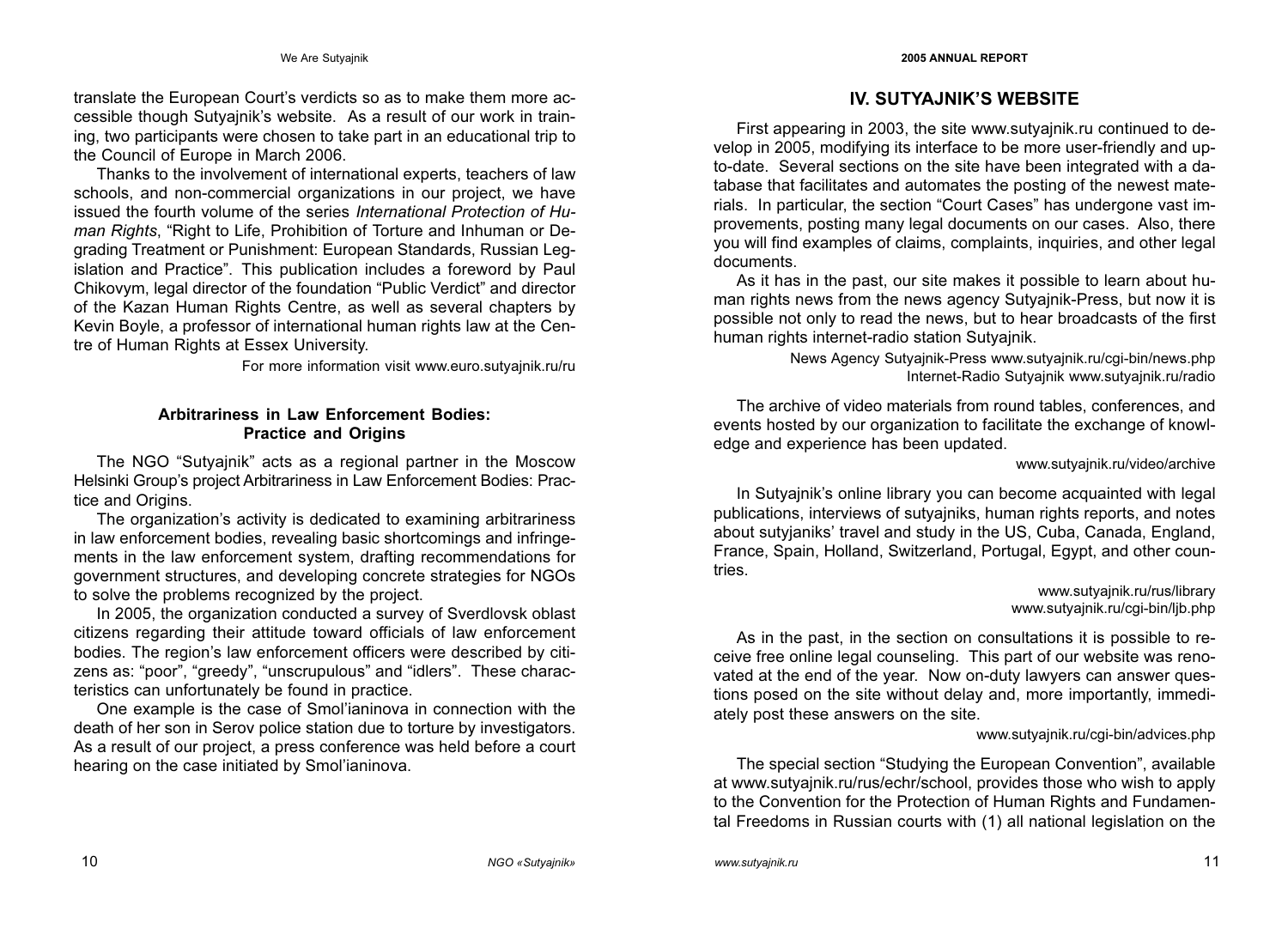issue, (2) translated international documents, and many other features. For a more detailed description of this resource see the section "International Protection of Human Rights".

Sutyajnik also assisted other human rights organizations in mastering current technological developments. At the end of the year, a website for the Union of Human Rights Organizations in Sverdlovsk oblast (UHRsO) was created on our server: www.humanrightsural.ru. Sutyajnik's experts developed new software for the site and trained UHRsO employees to continue work on it.

www.sutyajnik.ru/cgi-bin/infotech.php

## V. LEGAL COUNSELLING

Our staff attorneys provide citizens with free legal consultations at public drop-in centers in Yekaterinburg and Sverdlovsk oblast, as well as over the telephone and on-line (see. www.sutyajnik.ru/cgi-bin/ advices.php).

The number of citizens coming to our organization with complaints about the mechanism of human rights protection under the Russian legal system remained roughly the same between 2004 and 2005. The number of questions on labor and housing law, as well as on the international protection of human rights, increased considerably.

An analysis of citizen's questions demonstrates that their awareness and understanding of the Russian legal system and European Court of Human Rights has increased.

In 2005 we gave 856 free consultations. Of these, 199 were conducted over the telephone, 249 were given in public receptions, and 408 were written or conducted over our website.

Topics covered in our consultations included the following:

1. Application to the European Court of Human Rights and the UN Committee on Human Rights – 40 %;

- 2. Civil procedure 11 %;
- 3. Labor law 16 %;
- 4. Civil law 10 %;
- 5. Housing law 8 %;
- 6. Tax law  $-1\%$ :
- 7. Administrative law 4 %;
- 8. Family law  $-2\%$ ;
- 9. Social security 8 %.

## VI. REPRESENTING THE INTERESTS OF CITIZENS AND ORGANIZATIONS IN COURTS

In 2005 Sutyajnik was involved in litigating over 120 cases. You can become acquainted with them in the new section of our site "Court Cases" (www.sutyajnik.ru/cgi-bin/cases.php), where daily legal work, including prepared documents and judicial decisions, are available.

Some example of successful cases:

Ponyatovsky v. Government. On 14 July 2005, the Russian Constitutional Court decided a landmark case on the right to a fair trial. The Federal Government Order of Execution of Judgments (with the peculiar number 666) was ruled unconstitutional. Essentially, the Court held that an important category of judgments against the Government shall be legally enforced. Prior to this decision, plaintiffs could win the judgment against the Government but had to follow a government order which obliged the applicants to rely on its good will in order for the judgment to be executed.

The Government's newspaper 'Russian Newspaper' called the Constitutional Court's judgment a 'truly revolutionary' decision on the right to a fair trial. This is true in many regards, particularly in that it is the first case against the Federal Government ever brought before the Constitutional Court by citizens (and not by state authorities or officials). In addition, this judgment is unique in that the Court applied four European Court of Human Rights judgments (in Article 6(1) and Article 1 of Protocol 1 to the Convention on Human Rights and Fundamental Freedoms), which is rare in the legal practice of the Russian courts.

For more details on the case refer to www.sutyajnik.ru/rus/cases/ p\_v\_gov

The Yekaterinburg City Administration Committee responsible for relationships with NGOs was held under court scrutiny for its refusal to hold a picket. The court ruled that the Committee's actions were illegal.

www.sutyajnik.ru/cgi-bin/news.php?id=314&year=2005&month=12

In July 2005 a Sverlovsk oblast court awarded N. A. Smol'ianinova around 100,000 roubles, collected from the Russian Federation Ministry of Finance, for the death of her son in the hands of officials of the Serov police station.

www.sutyajnik.ru/erm/proizvol/smolianinova/itogi.html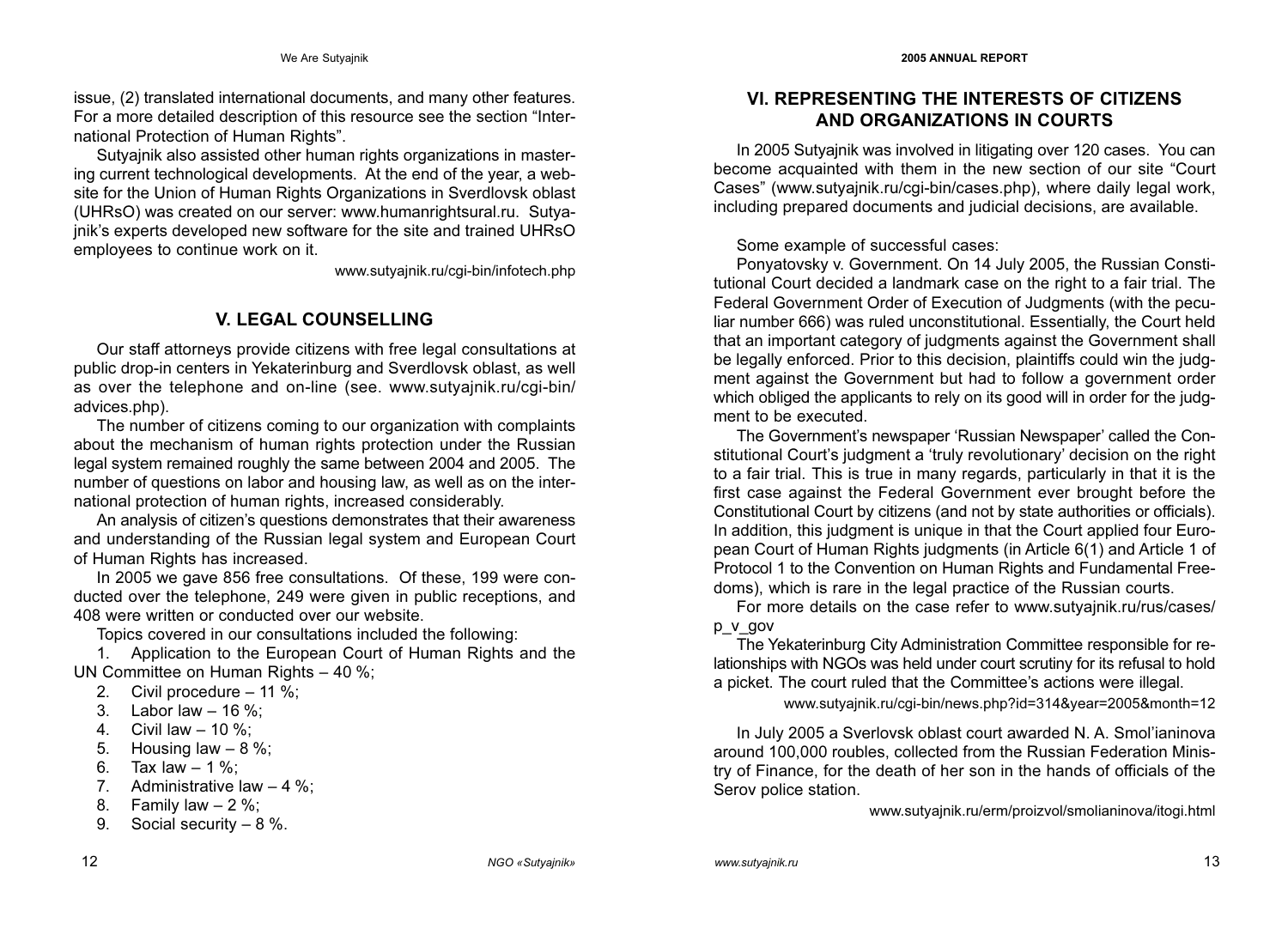## VII. INTERNATIONAL PROTECTION OF HUMAN RIGHTS

In 2005 Sutyajnik continued activity in international protection of human rights by implementing the following programs:

- consultation of citizens regarding how they can apply to international organizations;
- implementation of international human rights standards (most notably, the European Convention on the Protection of Human Rights and Fundamental Freedoms and its protocols) in national courts;
- the selection and preparation of applications to the European Court of Human Rights.

Around 40 percent of all concerns addressed to Sutyajnik pertained to the preparation of appeals to the European Court of Human Rights, most often regarding infringements on the right to a fair trial, property rights, or a personal security. The number of requests for assistance in international legal protection of rights has increased by 8 percent since 2004.

Sutyajnik's attorneys have also advised citizens on how to ensure the protection of their rights in national courts, grounding their advice in the conventional principles and norms of international human rights law.

Currently our organization is working on 24 cases brought before the European Court of Human Rights, 11 of which were directed to the Court in 2005.

These appeals concern the following topics:

- infringement of Article 2 of the European Convention the right to life (1);
- infringement of Article 3 of the European Convention the right not to be subjected to torture (2);
- infringement of Article 6 of the European Convention the right to a fair and public hearing within a reasonable time by an independent and impartial tribunal established by law (9);
- infringement of Article 10 of the European Convention the right to freedom of thought, conscience and religion (1);
- infringement of Article 11 of the European Convention the right to freedom of association, assembly, meetings, and procession (1);
- infringement of Article 1 of Protocol 1 the right to property (1).

In addition to these cases, in 2005 Sutyajnik continued to up-date resource created in 2004 for citizens and international human rights organizations. The section of our website entitled "Studying the European Convention" (www.sutyajnik.ru/rus/echr/school) provide those who wish to apply the Convention for the Protection of Human Rights and Fundamental Freedoms in Russian courts with (1) all national legislation on the issue, (2) translated international documents, (3) translated European Court of Human Rights case-law (major cases), (4) translations of selected judgments against the Russian Federation, (5) judgments of Russian courts of different levels and jurisdictions that have invoked the Convention for the Protection of Human Rights and Fundamental Freedoms, (6) relevant books and law journal articles on the issue, and (7) online audio and video lectures.

### VIII. SUTYAJNIKS TEACH

Over the course of the year, Sutyajnik representatives were invited by several organizations and educational institutions to serve as instructors in 9 seminars and workshops on the topic of human rights protection. In particular, a Sutyajnik representative instructed a summer school seminar for student lawyers called "Jury Trial: Practical Skills in Litigating Cases", taking place 18–31 May 2005 in Khabarovsk. Another summer school program, "Academy of Human Rights", addressed the topic of international human rights protection and took place 19– 23 July 2005 in St. Petersburg.

One of Sutyajnik's projects, "Practical School of International Human Rights Protection for Young Lawyers" is devoted to a one-and-ahalf-year training course for 30 practicing attorneys at NGOs, litigators, and representatives of municipal and state agencies. Attending 6 educational sessions, participants learn about applying international standards to the defense of human rights in Russia.

For more details about the project visit www.euro.sutyajnik.ru/ru

In addition, Sutyajnik established an educational program for  $4^{\text{th}}$  and 5<sup>th</sup> year students in the legal department of the University of the Humanities (Ekaterinburg), "Case-law of the European Court of Human Rights" (course written and conducted by Anna Demeneva).

In 2005 Sutyajnik conducted a series of individual and group training sessions for representatives of non-governmental organizations,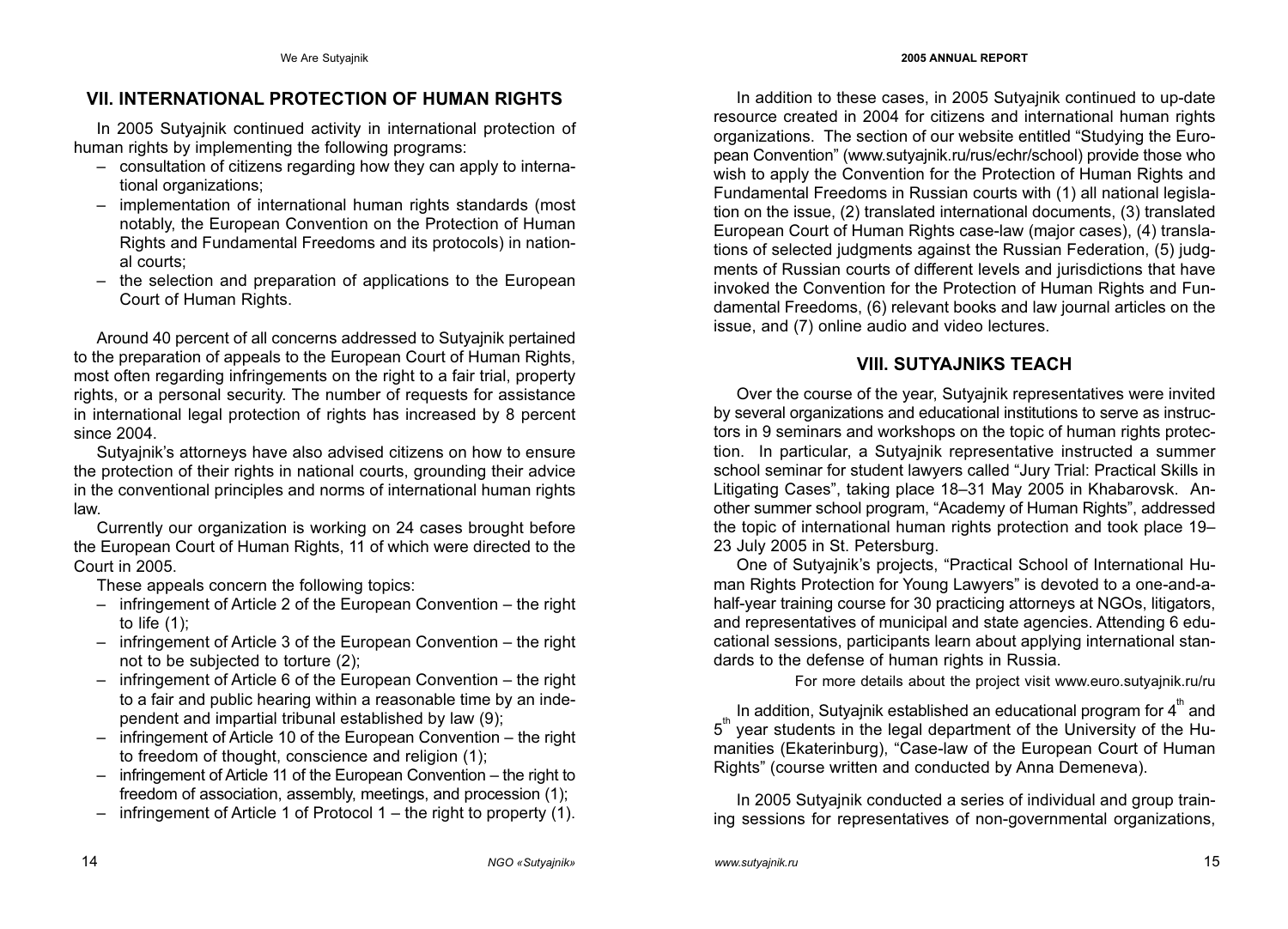students, and researchers on the subjects of "Strategies of NGOs in the Protection of Public Interests", "Litigating Cases before the European Court of Human Rights". These training sessions were attended by the following participants:

- 3 employees of the organization "Rostov Centre for International Defense" (Rostov-on-Don): Stanislav Velikoredchanin, Oksana Sankova, Natalia Gerasiuta.
- Alexei Suslikov, chairman of the Saratov region social organization "Centre for the Protection of Consumers Rights".
- Oksana Rzhanova, graduate student at the Mordov State University, instructor of the courses "Constitutional Law of the Russian Federation", "European Protection of Human Rights", and "Institutes of Direct Democracy in Russia and in Countries of the European Union" (Saratov).
- Dmitrii Makarov, attorney at the "Institute for Social Problems "One Europe", participant in Youth Rights Protection movement (Orel).

More information on Sutyajnik's training activities: www.sutyajnik.ru/rus/actions/marthur04

# IX. SUTYAJNIKS LEARN

In addition to planning and conducting their own activities, Sutyajnik attorneys raised their qualifications in educational and practical areas by participating in seminars and workshops run by partner organizations in the non-commercial sector. Such activities included the training session "International Labor Organization: Labor Rights Standards and the Mechanisms of Labor Rights Protection", organized by the Centre of Trade-Union Training; summer schools on human rights in Tver and St. Petersburg; XXVI International Human Rights Training Program (Montreal, Canada); and regional courses on human rights in Sweden and Serbia.

Sutyajniks continue their research, successfully combining it with practical work. Anna Demeneva is working on her candidate dissertation on the legal consequences of decisions rendered by the European Court of Human Rights regarding the Russian Federation. Lyudmila Churkina is completing preparations for her candidate dissertation at the Ural State Academy of Law and is representing the case of

Sutvainik v. Russia, and other cases. Anton Burkov received a master's degree in international human rights law from Essex University in Great Britain, earning distinction in defending his dissertation on the influence of the European Convention on Human Rights and Fundamental Freedoms on Russian law; the dissertation materials now serve as an online training resource entitled "Studying the European Convention" (www.sutyajnik.ru/rus/echr/school). In the meantime he is working on his doctoral dissertation in the law faculty at Cambridge University (Great Britain) on the application of European Convention on Human Rights and Fundamental Freedoms in Russian courts, and is simultaneously working on the cases Mikhailova v. Russia and Russian Labor Party v. Russia.

## X. SUTYAJNIK'S LIBRARY

### BOOKS AND COLLECTIONS PREPARED BY OUR ORGANIZATION

1. A. Burkov, Legal Defence of Citizens' Rights against Unconstitutional Laws,Yekaterinburg, Ural University Press, 2005. – 180 p. (Judicial Practice and Human Rights series; Vol. 2). ISBN 5-7525-1452-5.

The new Russian Constitution of 1993 and subsequent legislation promulgated the right of citizens to challenge any unconstitutional law in courts. In his book on judicial review in Russia, Anton Burkov explores the history and recent developments of judicial review in the Russian legal system. The main conclusion: Russian judges create new 'negative' law when exercising the authority of judicial review. The book is based on the litigation activities of many Russian NGOs as well as the author's own practice as a staff attorney with the Ural Centre for Constitutional and International Human Rights Protection of the NGO Sutyajnik. The book in full is available online and can be ordered for free at the NGO Sutyajnik'a web-site www.sutyajnik.ru/rus/library/sborniki/sud\_zasch

2. A. Demeneva (Ed.) The Right to Liberty and Security of the Person: European Standards and Russian Practice, Yekaterinburg, Ural University Press, 2005. – 200 p. (International Human Rights Protection series; Vol. 3) ISBN 5-7525-1353-7.

The co-authors of this book are: Professor Jeremy McBride, Director of the Human Rights Law and Practice Programme at the Universi-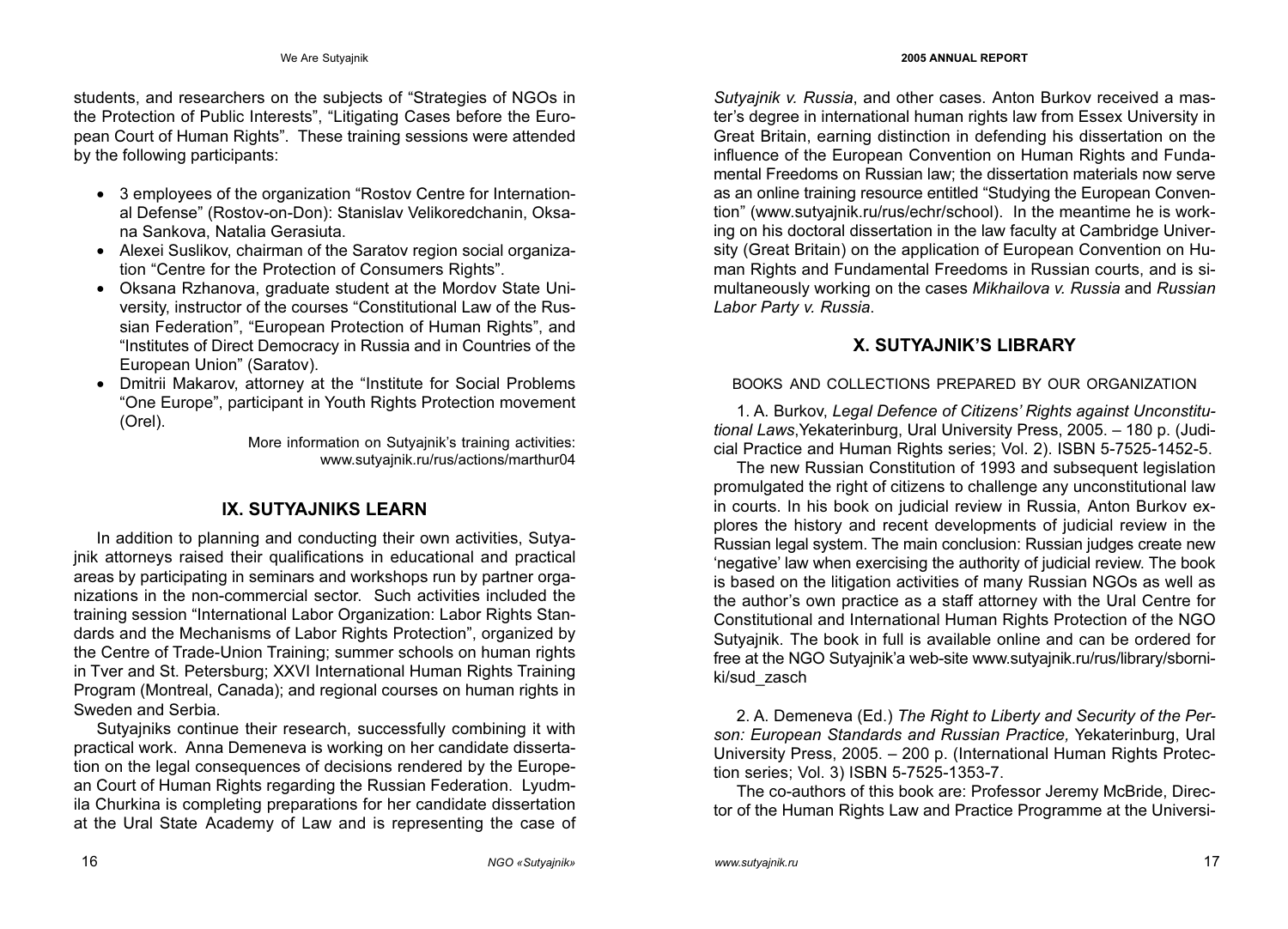#### We Are Sutyajnik 2005 ANNUAL REPORT

ty of Birmingham and Vice Chair of the Board of Trustees of the International Centre for the Legal Protection for Human Rights INTERI-GHTS, and two lawyers with the Ural Centre for Constitutional and International Human Rights Protection of the NGO Sutyajnik: Anna Demeneva, LLM (who is also an editor of the book), and Anton Burkov, LLM (Essex University).

This book contains the legal analysis of obligations of the High Contracting Parties under Article 5 of the European Convention on Human Rights and practice of the European Court of Human Rights on this issue. The Russian authors explore the Russian judicial practice and existing problems in the sphere of the right to liberty and security of the person. Part of the book is based on the practice of Sutyajnik in the European Court of Human Rights, namely, the case Rakevich v. Russia (see www.sutyajnik.ru/eng/news/2004/r\_v\_r.html). A special chapter, written by Anton Burkov, is devoted to the right of liberty and security of persons who are involuntary detained to the psychiatric hospitals. The book is in Russian. It is available online and can be ordered for free on Sutyajnik'a website www.sutyajnik.ru/rus/library/ sborniki/echr3

3. L. Churkina (ed.), Right to Life, Prohibition of Torture and Inhuman or Degrading Treatment or Punishment: European Standards, Russian Legislation and Practice, Yekaterinburg, Ural University Press, 2005. – 244 p. (International Protection of Human Rights series; Vol. 4). ISBN 5-7525-1361-8.

The co-authors of the book are: Kevin Boyle, Professor of Law and a member of the Human Rights Centre at the University of Essex, staff attorneys of the Ural Centre for Constitutional and International Human Rights Protection of the NGO Sutyajnik and postgraduate students of the Ural State Law Academy: Anna Demeneva and Ludmila Churkina, and lecturer of the Tyumen State University, department of international law, Boris Labunetz. This book summarizes and reviews judgments of the European Court of Human Rights, helping readers to better understand European standards and to use them in domestic litigation as well as in arguing cases before the European Court of Human Rights. The authors analyze Russian legislation and practice as well as European standards, particularly the provisions of the European Convention on Human Rights enshrined the right to life, prohibition of torture and inhuman or degrading treatment or punishment. The book is in

Russian. It is available online and can be ordered for free at the NGO Sutyajnik's web-site www.sutyajnik.ru/rus/library/sborniki/echr4

4. L. Churkina, Ed. (2005) The Obligations of States Parties to the European Convention on Human Rights to Execute Judgments of the European Court, Yekaterinburg, Ural University Press. – 134 p. (International Human Rights Protection series; Vol. 5). ISBN 5-7525-1499-1.

This book addresses the following issues: the obligatory character of the European Court's judgments for the member-states to the European Convention on Human Rights; the execution of the European Court's judgments; legal grounds for the obligatory character of the European Court's judgments; remedial actions taken by the governments in response to being held in violation of the Convention; model of the effective interaction between the Russian legislation and case-law of the European Court. The co-authors of the book are staff-attorneys of the Ural Centre for the Constitutional and International Human Rights Protection of NGO Sutyajnik Ludmila Churkina and Anna Demeneva. The book is in Russian. It is available online and can be ordered for free at the NGO Sutyajnik's web-site www.sutyajnik.ru/rus/library/sborniki/echr5

5. E. Bulakova, L. Churkina (2005), Citizens' appeals to the Constitutional Court of the Russian Federation, Yekaterinburg, Ural Centre for the Constitutional and International Protection of Human Rights of the NGO Sutyajnik.

www.sutyajnik.ru/rus/cases/n\_acts/literature/kc

6. Report on Human Rights Violations in Sverdlovsk Oblast in 2004

7. L. Churkina, et al. (2005). Report on the Influence of NGO Sutyajnik's Litigation Practice on Russian Legislative and Law Enforcement Practice, Yekaterinburg, Ural University Press, 2005. – 42 p. ISBN 5- 7525-1497-5.

#### Law Journal Articles

In 2005 more then 20 articles by Sutyajnik lawyers were published in nationally distributed legal and human rights periodicals on the following topics:

Russia and the European Court of Human Rights Challenging Unlawful Legislation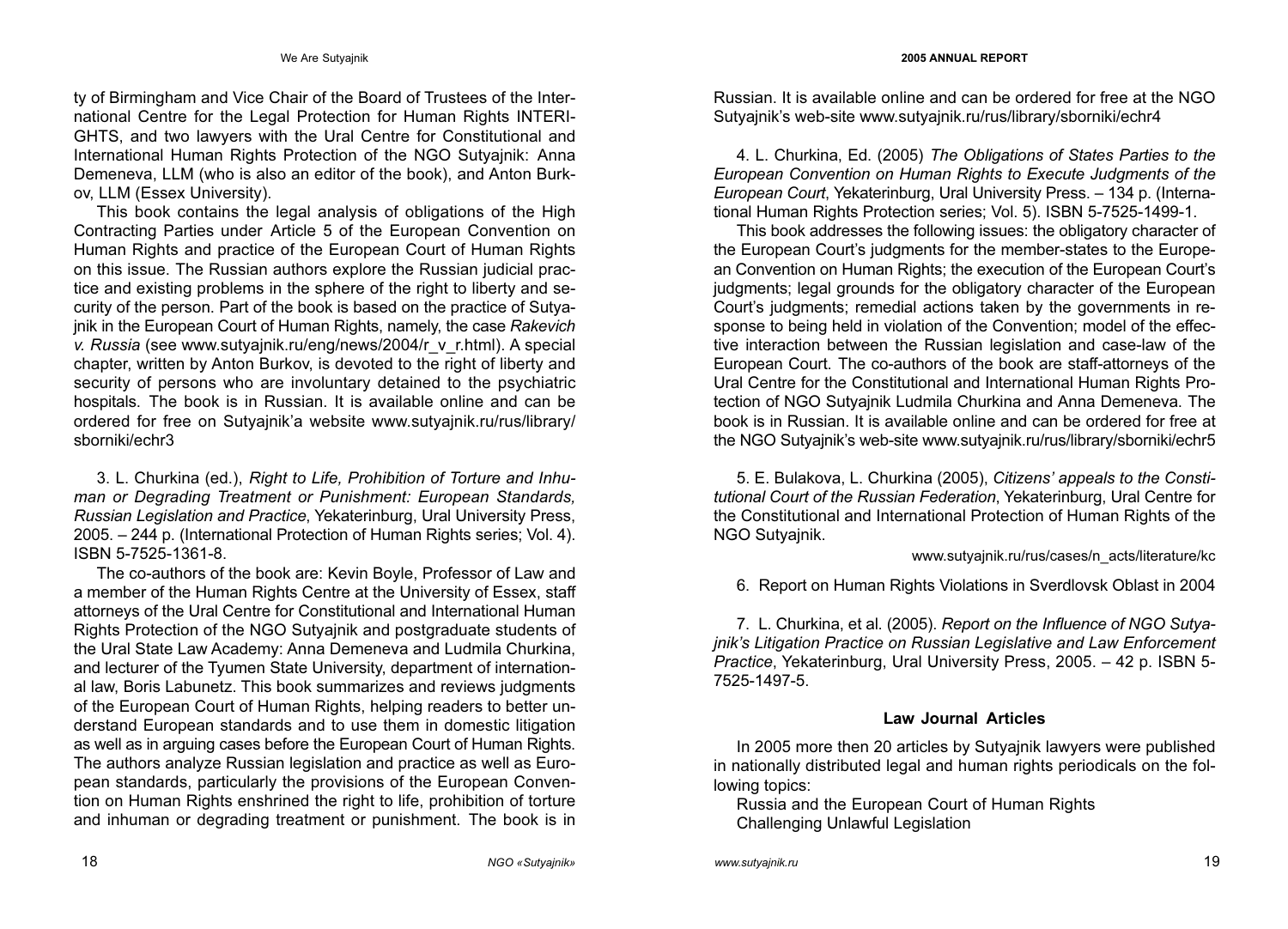Administrative Law Authorities and Human Rights Access to Court Judges and Law Protecting One's Own Rights

The articles can be accessed in the Sutyajnik's web-library at www.sutyajnik.ru/rus/library/articles

## XI. INTERVIEWS IN THE MASS MEDIA

In 2004, Sutyajnik lawyers were interviewed in newspapers, on the radio (on "Echo of Moscow", "Liberty", and local radio stations), and on television (the Sverdlovsk State TV Company, All-Russian TV company, NTV, and regional TV companies).

The interviews can be accessed at www.sutyajnik.ru/rus/library/interview

# XII. NEWS AGENCY SUTYAJNIK-PRESS

The news agency Sutyajnik-Press has greatly expanded its informational resources. In 2005 the first human rights internet-radio station Sutyajnik was created (www.sutyajnik.ru/radio). Our broadcasts can be heard anywhere on the globe. Anyone with access to the worldwide web can log on to our website and learn about human rights news.

Visitors to our studio have included lawyers, representatives of nongovernmental organizations, government bodies and local government authorities, and ordinary citizens.

The pilot broadcast of Sutyajnik Internet-Radio was devoted to the International Day of Solidarity with Political Prisoners. Dissident Vladimir Shaklein and attorney at the Ural Center for International and Constitutional Protection of Human Rights Lyudmila Churkina participated in the broadcast.

The broadcast, which rallied for the cancellation of gubernatorial elections, elicited a widespread public response. Sergey Smerdov and attorney Roman Kachanov, his representative in the Constitutional Court of the Russian Federation (where the petition on the unconstitutionality of the cancellation of gubernatorial elections had been sent) came forward in front of Sutyajnik Internet-Radio listeners to discuss the infringements of citizens' rights to free and fair elections.

With the goal of illuminating in the mass media the human rights

problems attorneys have been working on over the past year, the news agency Sutyajnik-Press held several successful press conferences in 2005. Here are some of them.

1. "Double Standards of the European Union or Investments in the Protection of Citizens' Rights", Yekaterinburg, 16 March 2005 www.sutyajnik.ru/rus/actions / eurcom/p-conf

2. "The Russian Constitutional Court and Responsibility of the State towards the Individual", Yekaterinburg, 8 April 2005 www.sutyajnik.ru/ rus/actions/p\_v\_gov

3. "Debts before the Paris Club Will Be Paid Back after the National Ones", Yekaterinburg, 4 August 2005 www.sutyajnik.ru/rus/cases/ p\_v\_gov/p\_conf